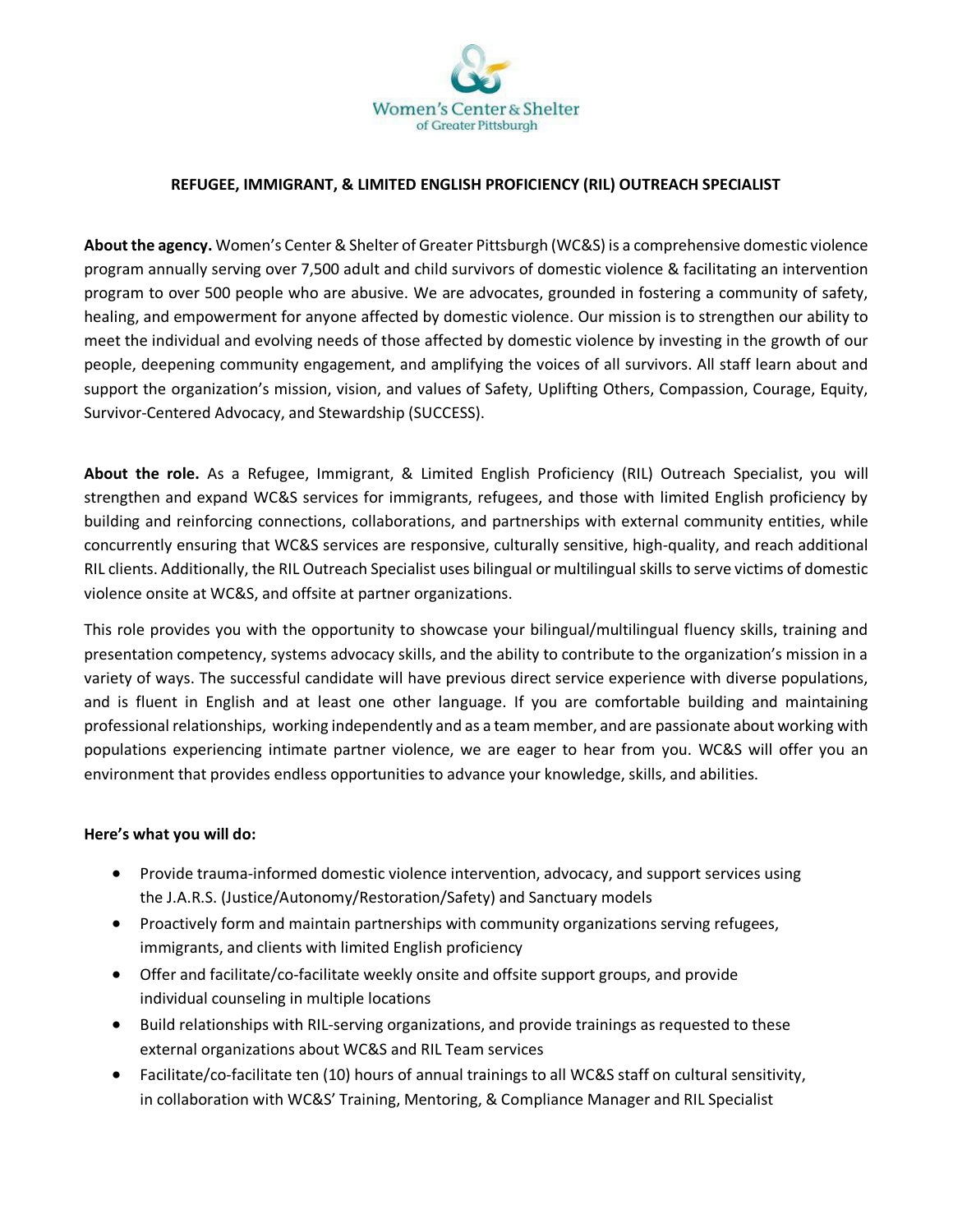

- Represent WC&S on external RIL-serving committees (e.g., City, County, etc.) as needed
- Meet regularly with supervisor and RIL Team members to review and discuss issues and opportunities related to services, and to receive/prioritize project tasks
- The position requires being available Monday through Friday during normal business hours, with evenings/weekends as needed
- Perform other duties as assigned by supervisor

## **Here's what we are looking for:**

- Bachelor's degree in social sciences field preferred (commensurate experience will be considered)
- **Bilingual or multilingual fluency required**, with effective verbal and written fluency in English and at least one other language (languages most commonly spoken among our clients in the Pittsburgh area are preferred, including Spanish, Nepali, French, Arabic, Swahili, Mandarin, Somali, Korean, and/or Russian)
- Previous direct service experience with immigrants, refugees, or individuals with limited English proficiency required
- Past training experience preferred, ideally on topics of domestic violence, immigration, or related issues
- Effective presentation, verbal, written, and interpersonal communication skills
- Ability to work independently and as team member, and comfortable with autonomy and directing own projects
- Attention to detail and ability to prioritize and follow through effectively
- A demonstration of the understanding of abusive family dynamics, including intimate partner violence, cycle of abuse, power and control dynamic, cultural diversity issues, and child abuse and neglect
- Ability to establish healthy boundaries, trust, respect and rapport with others
- Ability to understand and adhere to strict confidentiality and safety procedures
- Strong command of general technology, including, but not limited to, Microsoft Office Suite is required; familiarity and understanding of information technology, including Salesforce, Tableau, and Teams strongly preferred
- Desire to work in an organization committed to diversity, equity, and inclusion as part of its values
- Act 33/34 and FBI Clearances required

**About the benefits.** WC&S offers a comprehensive and competitive benefits package, including generous paid time off; health, vision, and dental insurance; short-term and long-term disability coverage; group life insurance; retirement plan; Flexible Spending Account; Employee Assistance Program; paid training and professional development opportunities; and is a Public Service [Student] Loan Forgiveness (PSLF) eligible employer.

WC&S is an equal opportunity employer and is committed to ensuring that both applicants and employees are treated without discrimination on the basis of race, color, gender identity expression, national origin, age, religion,